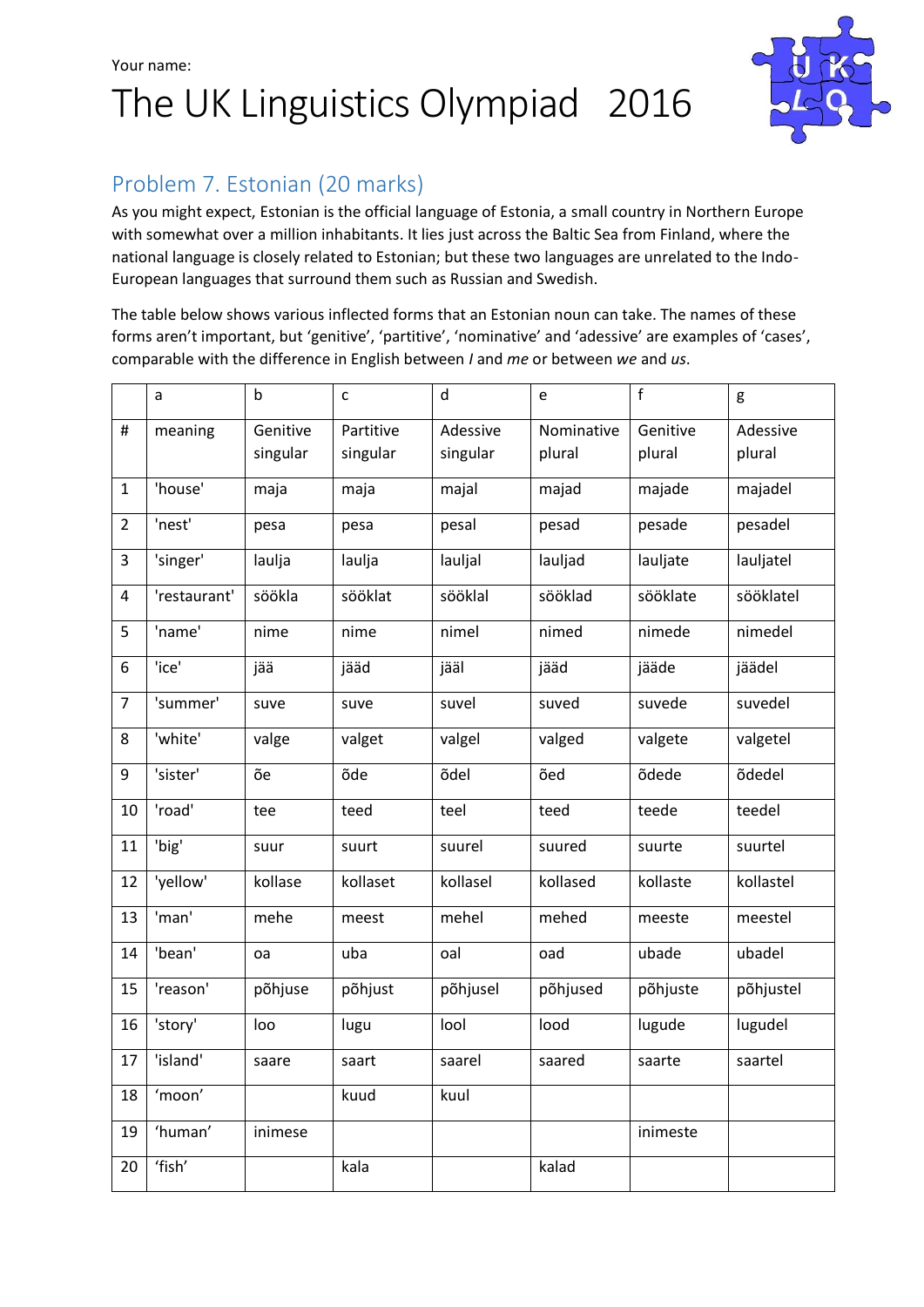# The UK Linguistics Olympiad 2016



#### **Question 7.1**: The table contains four mistakes. Find them, and provide a correct form for each.

| row+column<br>(e.g. 1a) | incorrect form | correct form |
|-------------------------|----------------|--------------|
|                         |                |              |
|                         |                |              |
|                         |                |              |
|                         |                |              |

Question 2: Fill in the blanks in the bottom three lines of the first table, repeated below for convenience:

| 18 | 'moon'  |         | kuud | kuul |       |          |  |
|----|---------|---------|------|------|-------|----------|--|
| 19 | 'human' | inimese |      |      |       | inimeste |  |
| 20 | 'fish'  |         | kala |      | kalad |          |  |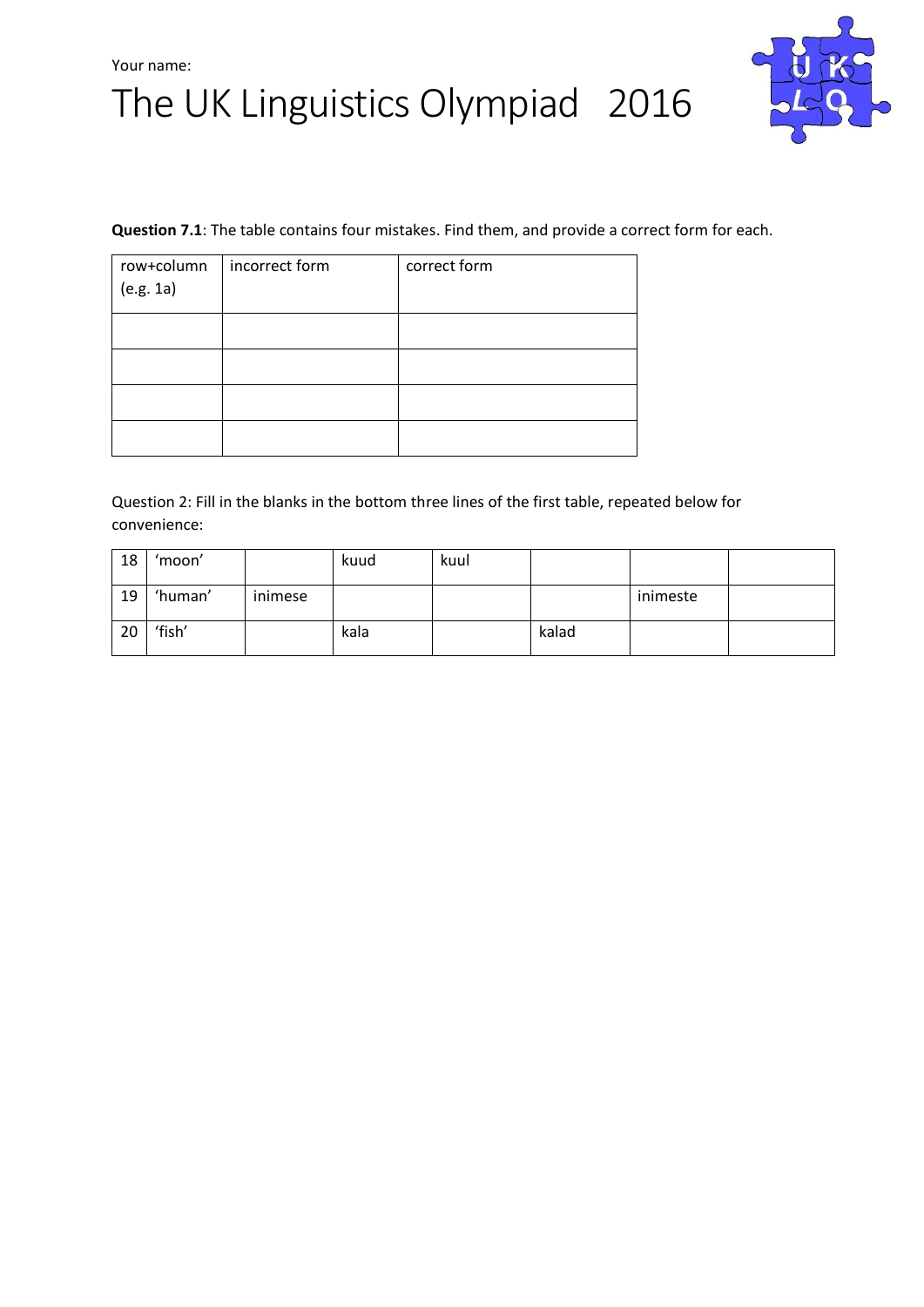# Your name: The UK Linguistics Olympiad 2016



## Problem 7. Estonian (20 marks)

As you might expect, Estonian is the official language of Estonia, a small country in Northern Europe with somewhat over a million inhabitants. It lies just across the Baltic Sea from Finland, where the national language is closely related to Estonian; but these two languages are unrelated to the Indo-European languages that surround them such as Russian and Swedish.

The table below shows various inflected forms that an Estonian noun can take. The names of these forms aren't important, but 'genitive', 'partitive', 'nominative' and 'adessive' are examples of 'cases', comparable with the difference in English between *I* or *we* and *me* or *us*.

|                | a            | $\mathsf b$          | $\mathsf{C}$          | d                    | e                    | $\mathsf{f}$       | g                  |
|----------------|--------------|----------------------|-----------------------|----------------------|----------------------|--------------------|--------------------|
| #              | meaning      | Genitive<br>singular | Partitive<br>singular | Adessive<br>singular | Nominative<br>plural | Genitive<br>plural | Adessive<br>plural |
| 1              | 'house'      | maja                 | maja                  | majal                | majad                | majade             | majadel            |
| $\overline{2}$ | 'nest'       | pesa                 | pesa                  | pesal                | pesad                | pesade             | pesadel            |
| 3              | 'singer'     | laulja               | laulja                | lauljal              | lauljad              | lauljate           | lauljatel          |
| 4              | 'restaurant' | söökla               | sööklat               | sööklal              | sööklad              | sööklate           | sööklatel          |
| 5              | 'name'       | nime                 | nime                  | nimel                | nimed                | nimede             | nimedel            |
| 6              | 'ice'        | jää                  | jääd                  | jääl                 | jääd                 | jääde              | jäädel             |
| $\overline{7}$ | 'summer'     | suve                 | suve                  | suvel                | suved                | suvede             | suvedel            |
| 8              | 'white'      | valge                | valget                | valgel               | valged               | valgete            | valgetel           |
| 9              | 'sister'     | õe                   | õde                   | õdel                 | õed                  | õdede              | õdedel             |
| 10             | 'road'       | tee                  | teed                  | teel                 | teed                 | teede              | teedel             |
| 11             | 'big'        | suur                 | suurt                 | suurel               | suured               | suurte             | suurtel            |
| 12             | 'yellow'     | kollase              | kollaset              | kollasel             | kollased             | kollaste           | kollastel          |
| 13             | 'man'        | mehe                 | meest                 | mehel                | mehed                | meeste             | meestel            |
| 14             | 'bean'       | oa                   | uba                   | oal                  | oad                  | ubade              | ubadel             |
| 15             | 'reason'     | põhjuse              | põhjust               | põhjusel             | põhjused             | põhjuste           | põhjustel          |
| 16             | 'story'      | loo                  | lugu                  | lool                 | lood                 | lugude             | lugudel            |
| 17             | 'island'     | saare                | saart                 | saarel               | saared               | saarte             | saartel            |
| 18             | 'moon'       |                      | kuud                  | kuul                 |                      |                    |                    |
| 19             | 'human'      | inimese              |                       |                      |                      | inimeste           |                    |
| 20             | 'fish'       |                      | kala                  |                      | kalad                |                    |                    |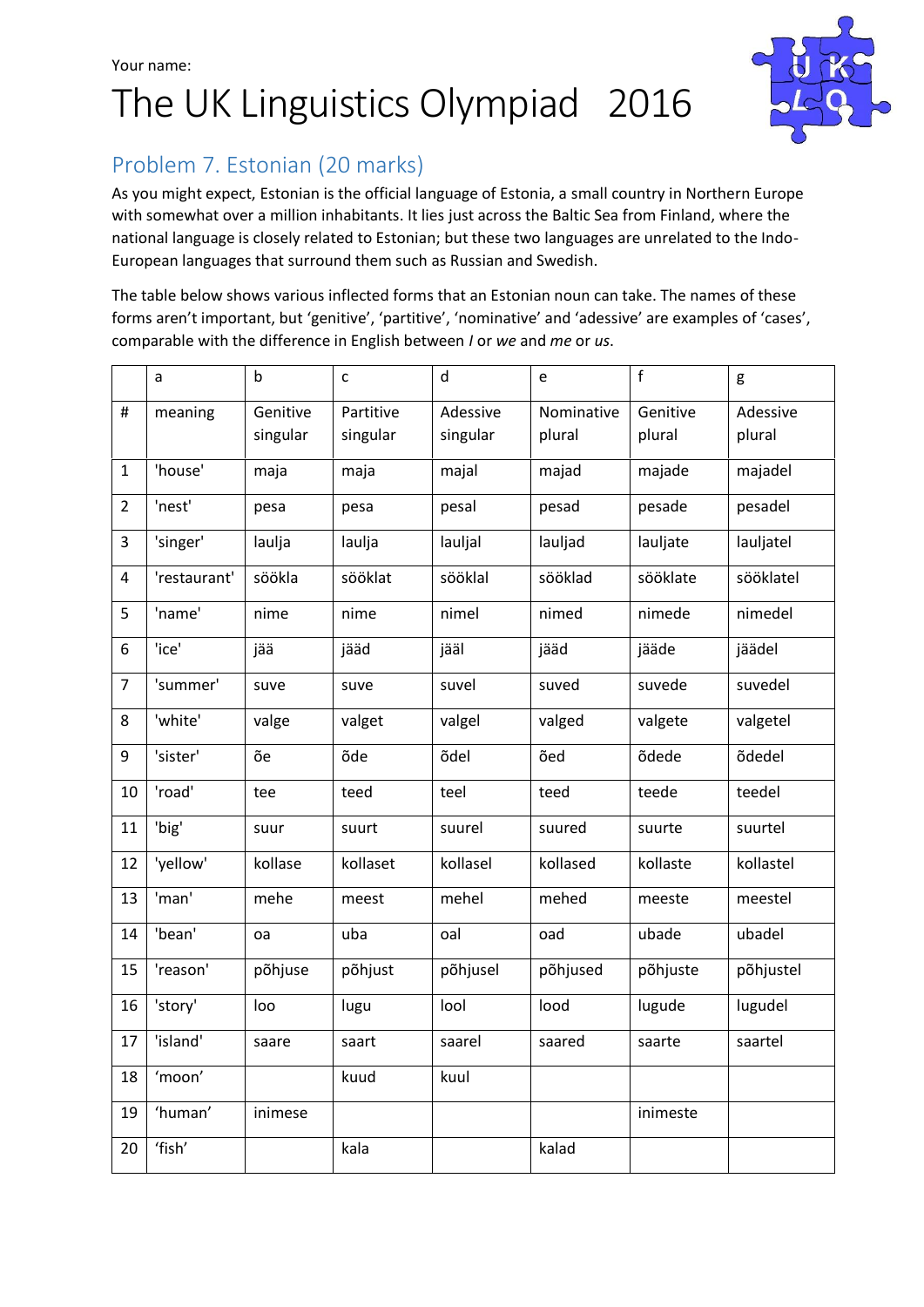## Your name: The UK Linguistics Olympiad 2016



#### **Question 7.1**: The table contains four mistakes. Find them, and provide a correct form for each.

| row+column<br>(e.g. 1a) | incorrect form | correct form |
|-------------------------|----------------|--------------|
| 3 <sub>c</sub>          | laulja         | lauljat      |
| 9d                      | õdel           | õel          |
| 11 <sub>b</sub>         | suur           | suure        |
| 12c                     | kollaset       | kollast      |

Question 2: Fill in the blanks in the bottom three lines of the first table, repeated below for convenience:

| 18 | 'moon'  | kuu     | kuud    | kuul     | kuud     | kuude    | kuudel    |
|----|---------|---------|---------|----------|----------|----------|-----------|
| 19 | 'human' | inimese | inimest | inimesel | inimesed | inimeste | inimestel |
| 20 | ʻfish'  | kala    | kala    | kalal    | kalad    | kalade   | kaladel   |

Scoring: One point for each completely correct word. No half marks. (max  $8+12 = 20$ )

- Accept any order of rows in Q7.1
- Ignore accents on Estonian words
- Ignore entries in the 'row+column' column.

### Comment

The main point of this problem is the overall patterning in the relations between the columns.

- The first two Estonian columns (#a, b) are the basis for the remaining columns, so let's call them G (for 'genitive singular') and P (for 'partitive singular'):
	- o (working backwards from the right): The forms in column #f are made by adding *tel* or *del* to the corresponding P form.
		- *t-* or *d-*? As always, try to blame it on the previous sound:
			- *t-* after a consonant
			- *d-* after a vowel
			- This is the general pattern but it's obscured by two complications:
				- a general rule refuces *tt* and *dt* to *t* and *d.* (sööklat**t**el, jääd**t**el)
				- #3b *laulja* should give *lauljadel*, but in fact gives *lauljatel*, so maybe #3b is an error. Similarly, #12b *kollaset* gives *kollastel* instead of the expected *kollastel*, so maybe #12b is wrong.
	- o In column #e, the forms are generally made by again adding *–te* or *–de* to P.